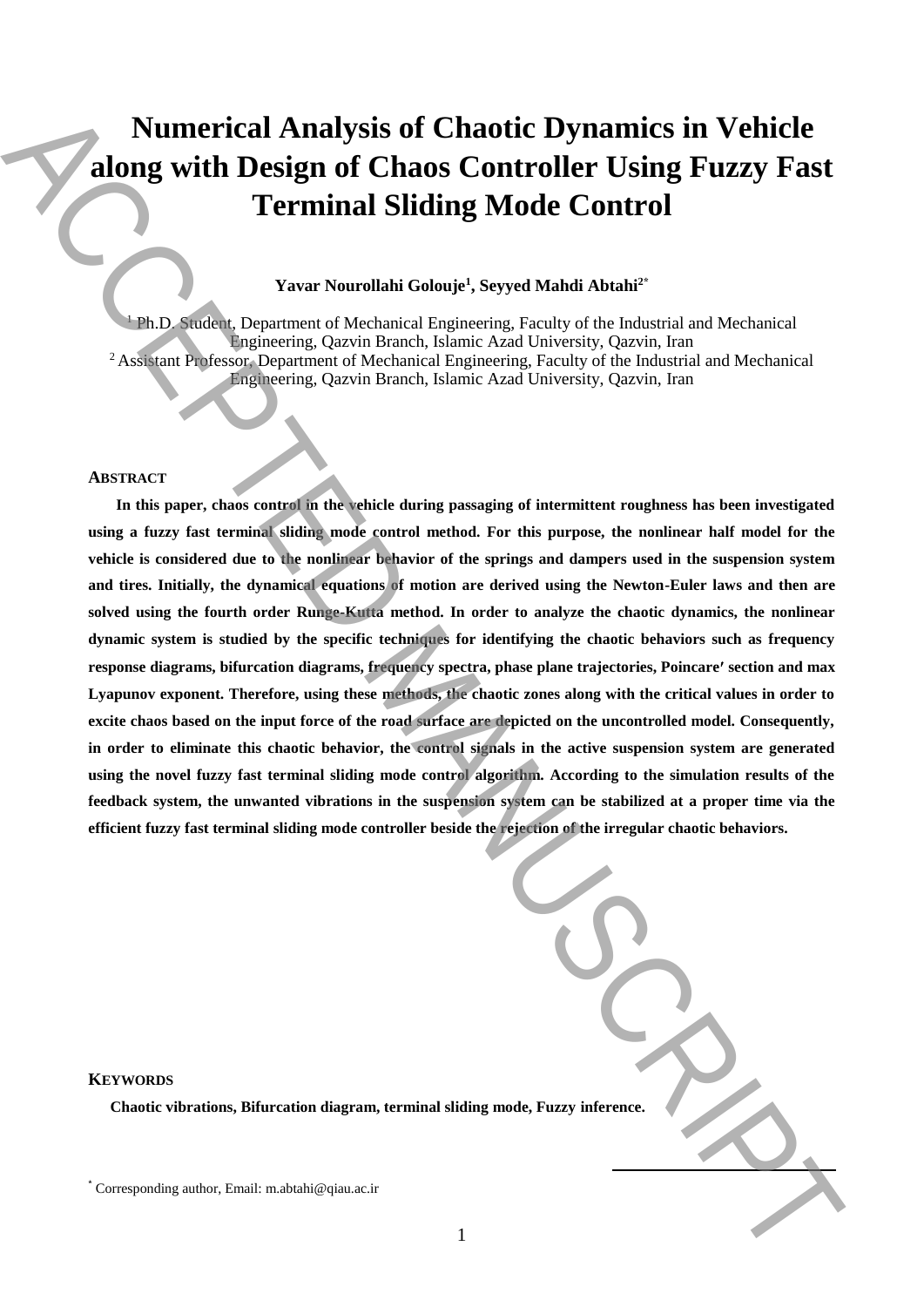#### **1. Introduction**

The vibrations in vehicles passing through the roughness cause to disturb the passengers' comfort and leads to a reduction in the life time of the vehicle's parts. Recently many researches have been done on the chaotic dynamics as well as chaos control of vehicle suspension that investigated chaos in a vehicle along with bifurcation and stability studies in the vehicle model [1-4].

The features of sliding mode control can be developed efficiently using the fast terminal algorithm. Therefore, using the fast terminal SMC, the convergence speed of the system is increased and by the use of the fuzzy inference system, the chattering phenomenon is eliminated in the system [5-8]. In this work, chaos controller based on the novel extended fast terminal SMC with fuzzy system is used to control the bounce vibrations in the active suspension system.

#### **2. Dynamical Model and Chaos Analysis:**

In order to investigate the nonlinear phenomena such as chaos in a vehicle model, the mathematical model of the chassis is derived using Newton-Euler laws as the following formula and then is simulated using the Runge-Kutta method [2, 4].

$$
M_{b} \ddot{X}_{b} = -k_{f2} \operatorname{sgn}(\Delta_{bf2}) |\Delta_{bf2}|^{n_{f2}} -c_{f2} \Delta_{bf2} - k_{r2} \operatorname{sgn}(\Delta_{br2}) |\Delta_{br2}|^{n_{r2}} -c_{r2} \Delta_{br2} - M_{b}g + u_{f} + u_{r}
$$

After dynamic modeling, using the bifurcation diagrams, route to chaos via the periodic responses are observed. Figures 1 and 2 show the influences of the time delay control parameter  $\alpha$  and frequency of excited force from road surface to the nonlinear dynamics.



**Figure 1- Bifurcation diagrams of X<sup>b</sup> relative to α**

In figure 3, the effects of the damping coefficient in the suspension system resulting the variation of the oil pressure in the active suspension is depicted on the nonlinear behavior of the system. Also using the power spectrum density based on the figure 4 and the diagrams of phase plane trajectories along with the Poincare' section according to figure 5, the occurrence of chaos is proved in the uncontrolled system. Furthermore, after calculation of the Lyapunov exponents using the wolf algorithm [9], the positive value for the maximum Lyapunov exponents satisfies the chaotic vibrations in the system.



**Figure 2- Bifurcation diagrams of**  $X_b$  **with relative to Frequency of the excited force from road surface**



**Figure 3- Bifurcation diagrams of X<sup>b</sup> with relative to equal damping coefficient of the active suspension system**







**Figure 5- Phase plane trajectories (a) and Poincare' section** 

(1)